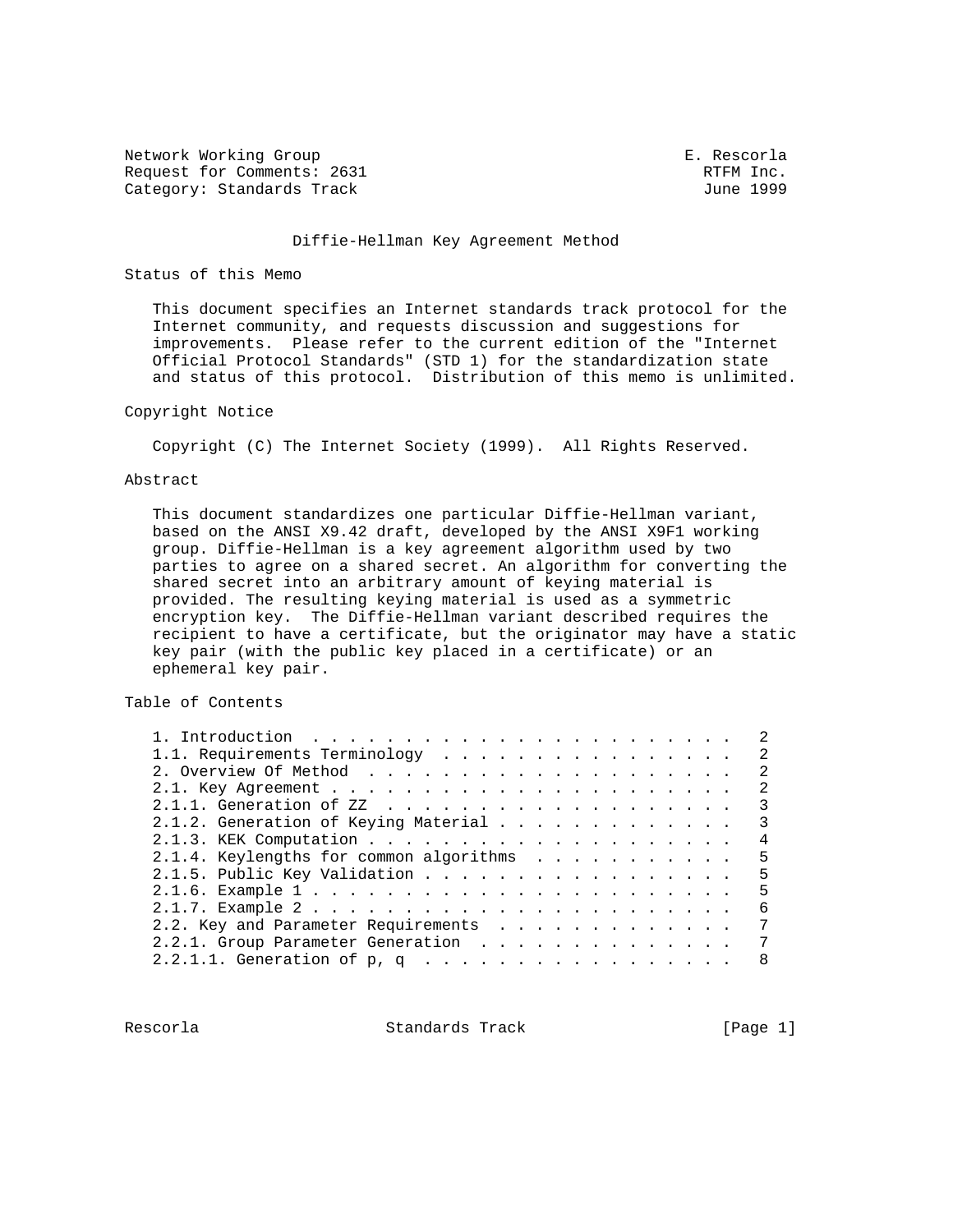| 2.2.1.2. Generation of g 9          |  |
|-------------------------------------|--|
|                                     |  |
| 2.2.2. Group Parameter Validation 9 |  |
| 2.3. Ephemeral-Static Mode 10       |  |
| 2.4. Static-Static Mode 10          |  |
|                                     |  |
|                                     |  |
| Security Considerations 12          |  |
|                                     |  |
| Full Copyright Statement 13         |  |

### 1. Introduction

 In [DH76] Diffie and Hellman describe a means for two parties to agree upon a shared secret in such a way that the secret will be unavailable to eavesdroppers. This secret may then be converted into cryptographic keying material for other (symmetric) algorithms. A large number of minor variants of this process exist. This document describes one such variant, based on the ANSI X9.42 specification.

1.1. Requirements Terminology

 Keywords "MUST", "MUST NOT", "REQUIRED", "SHOULD", "SHOULD NOT" and "MAY" that appear in this document are to be interpreted as described in [RFC2119].

2. Overview Of Method

 Diffie-Hellman key agreement requires that both the sender and recipient of a message have key pairs. By combining one's private key and the other party's public key, both parties can compute the same shared secret number. This number can then be converted into cryptographic keying material. That keying material is typically used as a key-encryption key (KEK) to encrypt (wrap) a content encryption key (CEK) which is in turn used to encrypt the message data.

2.1. Key Agreement

 The first stage of the key agreement process is to compute a shared secret number, called ZZ. When the same originator and recipient public/private key pairs are used, the same ZZ value will result. The ZZ value is then converted into a shared symmetric cryptographic key. When the originator employs a static private/public key pair, the introduction of a public random value ensures that the resulting symmetric key will be different for each key agreement.

Rescorla Standards Track [Page 2]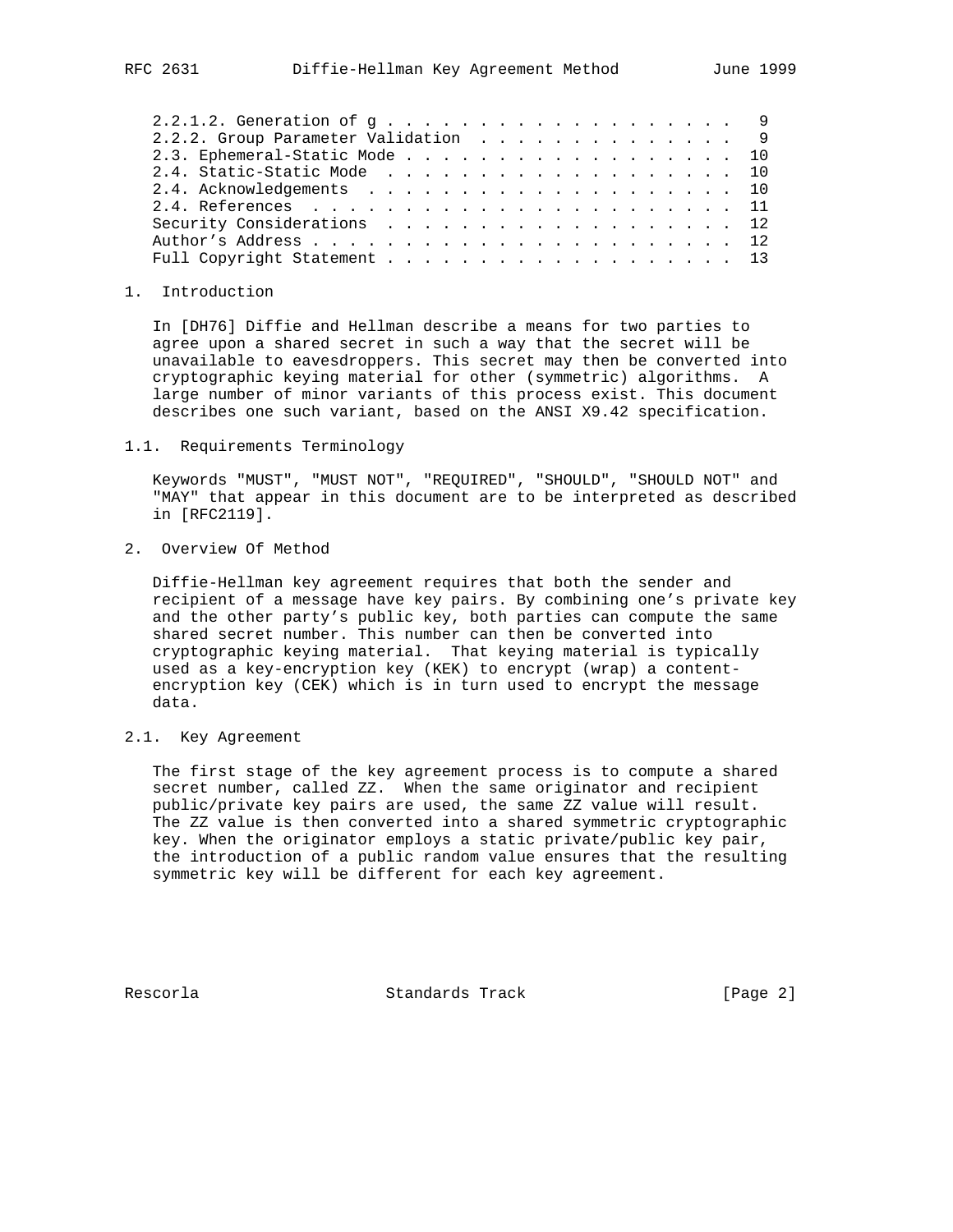2.1.1. Generation of ZZ X9.42 defines that the shared secret ZZ is generated as follows:  $ZZ = g \wedge (xb * xa) \text{ mod } p$  Note that the individual parties actually perform the computations:  $ZZ = (yb \land xa) \mod p = (ya \land xb) \mod p$  where ^ denotes exponentiation ya is party a's public key; ya = g ^ xa mod p  $yb$  is party b's public key;  $yb = g \land xb \mod p$  xa is party a's private key xb is party b's private key p is a large prime q is a large prime  $g = h^{(p-1)/q}$  mod p, where h is any integer with  $1 < h < p-1$  such that  $h\{(p-1)/q\} \mod p > 1$ (g has order q mod p; i.e.  $g^2q$  mod p = 1 if g!=1) j a large integer such that p=qj + 1

 In [CMS], the recipient's key is identified by the CMS RecipientIdentifier, which points to the recipient's certificate. The sender's public key is identified using the OriginatorIdentifierOrKey field, either by reference to the sender's certificate or by inline inclusion of a public key.

(See Section 2.2 for criteria for keys and parameters)

# 2.1.2. Generation of Keying Material

 X9.42 provides an algorithm for generating an essentially arbitrary amount of keying material from ZZ. Our algorithm is derived from that algorithm by mandating some optional fields and omitting others.

 $KM = H (ZZ || OtherInfo)$ 

 H is the message digest function SHA-1 [FIPS-180] ZZ is the shared secret value computed in Section 2.1.1. Leading zeros MUST be preserved, so that ZZ occupies as many octets as p. For instance, if p is 1024 bits, ZZ should be 128 bytes long. OtherInfo is the DER encoding of the following structure:

 OtherInfo ::= SEQUENCE { keyInfo KeySpecificInfo, partyAInfo [0] OCTET STRING OPTIONAL, suppPubInfo [2] OCTET STRING

Rescorla Standards Track [Page 3]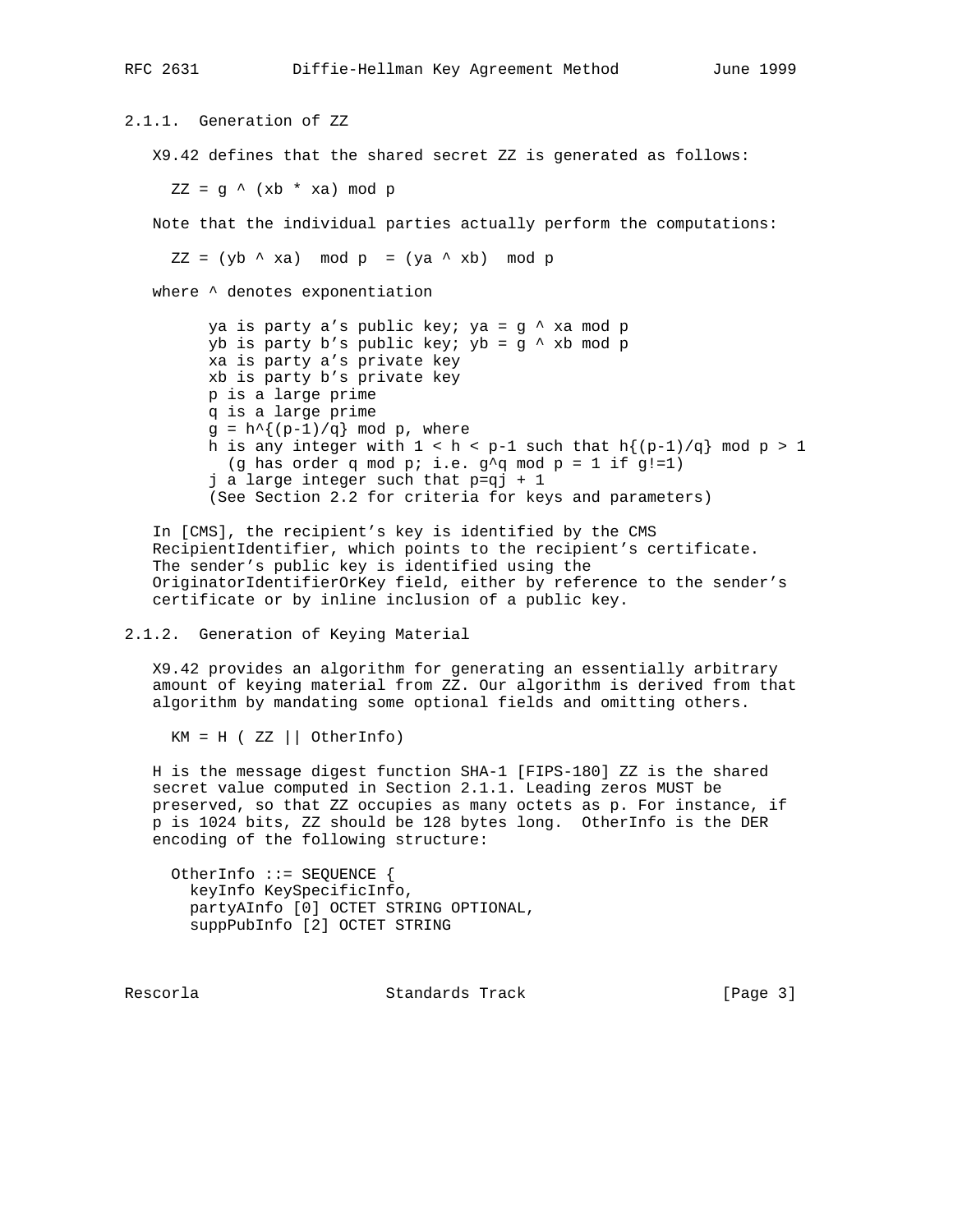}

 KeySpecificInfo ::= SEQUENCE { algorithm OBJECT IDENTIFIER, counter OCTET STRING SIZE (4..4) }

 Note that these ASN.1 definitions use EXPLICIT tagging. (In ASN.1, EXPLICIT tagging is implicit unless IMPLICIT is explicitly specified.)

- algorithm is the ASN.1 algorithm OID of the CEK wrapping algorithm with which this KEK will be used. Note that this is NOT an AlgorithmIdentifier, but simply the OBJECT IDENTIFIER. No parameters are used.
- counter is a 32 bit number, represented in network byte order. Its initial value is 1 for any ZZ, i.e. the byte sequence 00 00 00 01 (hex), and it is incremented by one every time the above key generation function is run for a given KEK.
- partyAInfo is a random string provided by the sender. In CMS, it is provided as a parameter in the UserKeyingMaterial field (encoded as an OCTET STRING). If provided, partyAInfo MUST contain 512 bits.
- suppPubInfo is the length of the generated KEK, in bits, represented as a 32 bit number in network byte order. E.g. for 3DES it would be the byte sequence 00 00 00 C0.

 To generate a KEK, one generates one or more KM blocks (incrementing counter appropriately) until enough material has been generated. The KM blocks are concatenated left to right I.e. KM(counter=1) || KM(counter=2)...

 Note that the only source of secret entropy in this computation is ZZ. Even if a string longer than ZZ is generated, the effective key space of the KEK is limited by the size of ZZ, in addition to any security level considerations imposed by the parameters p and q. However, if partyAInfo is different for each message, a different KEK will be generated for each message. Note that partyAInfo MUST be used in Static-Static mode, but MAY appear in Ephemeral-Static mode.

## 2.1.3. KEK Computation

 Each key encryption algorithm requires a specific size key (n). The KEK is generated by mapping the left n-most bytes of KM onto the key. For 3DES, which requires 192 bits of keying material, the algorithm must be run twice, once with a counter value of 1 (to generate K1', K2', and the first 32 bits of K3') and once with a counter value of 2

Rescorla Standards Track [Page 4]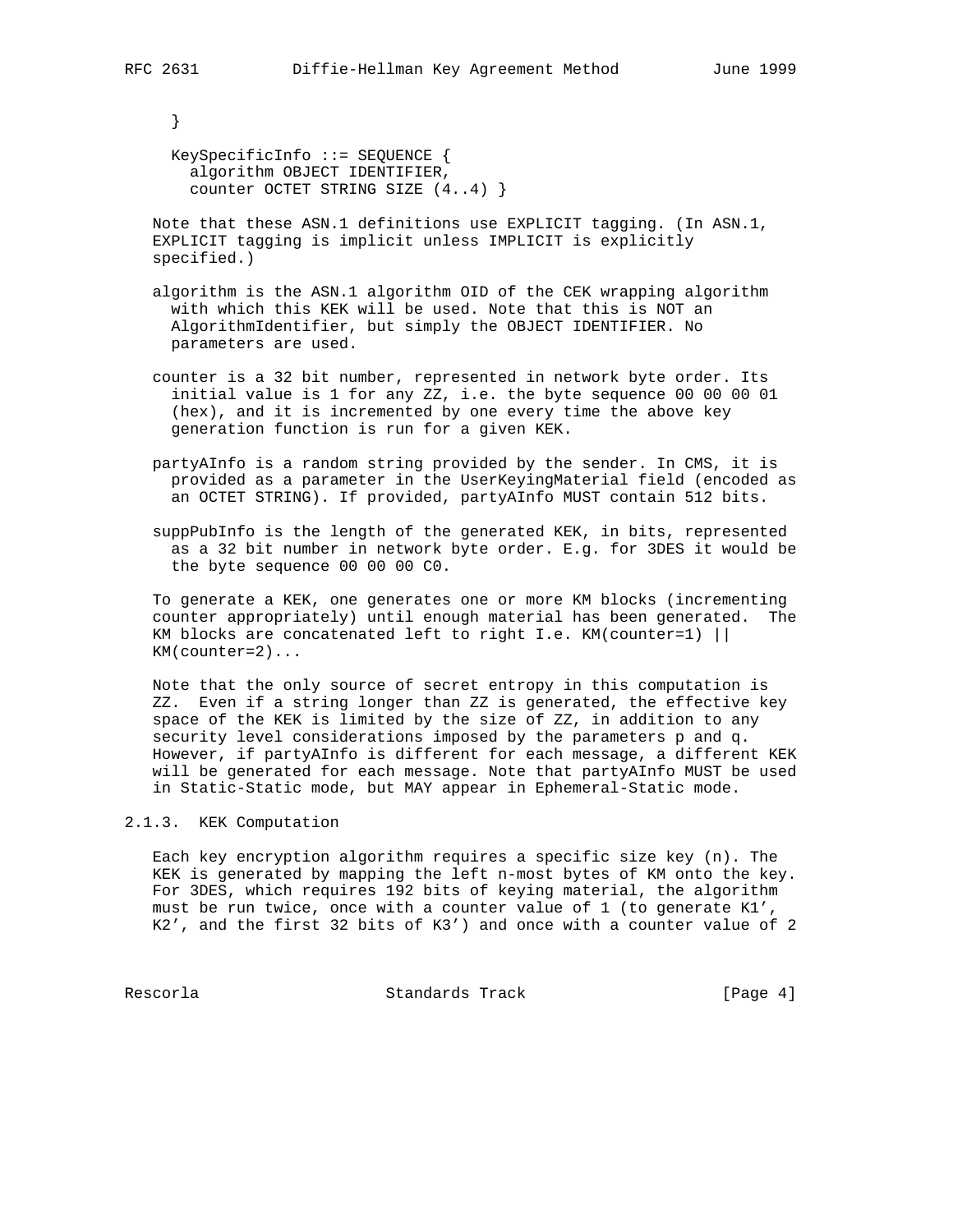(to generate the last 32 bits of K3). K1',K2' and K3' are then parity adjusted to generate the 3 DES keys K1,K2 and K3. For RC2-128, which requires 128 bits of keying material, the algorithm is run once, with a counter value of 1, and the left-most 128 bits are directly converted to an RC2 key. Similarly, for RC2-40, which requires 40 bits of keying material, the algorithm is run once, with a counter value of 1, and the leftmost 40 bits are used as the key.

## 2.1.4. Keylengths for common algorithms

 Some common key encryption algorithms have KEKs of the following lengths.

| 3-key 3DES | 192 bits |
|------------|----------|
| RC2-128    | 128 bits |
| $RC2-40$   | 40 bits  |

RC2 effective key lengths are equal to RC2 real key lengths.

2.1.5. Public Key Validation

 The following algorithm MAY be used to validate a received public key y.

- 1. Verify that y lies within the interval [2,p-1]. If it does not, the key is invalid.
- 2. Compute  $y^2q$  mod p. If the result == 1, the key is valid. Otherwise the key is invalid.

 The primary purpose of public key validation is to prevent a small subgroup attack [LAW98] on the sender's key pair. If Ephemeral-Static mode is used, this check may not be necessary. See also [P1363] for more information on Public Key validation.

Note that this procedure may be subject to pending patents.

2.1.6. Example 1

 ZZ is the 20 bytes 00 01 02 03 04 05 06 07 08 09 0a 0b 0c 0d 0e 0f 10 11 12 13

The key wrap algorithm is 3DES-EDE wrap.

No partyAInfo is used.

Consequently, the input to the first invocation of SHA-1 is:

00 01 02 03 04 05 06 07 08 09 0a 0b 0c 0d 0e 0f 10 11 12 13 ; ZZ

Rescorla Standards Track [Page 5]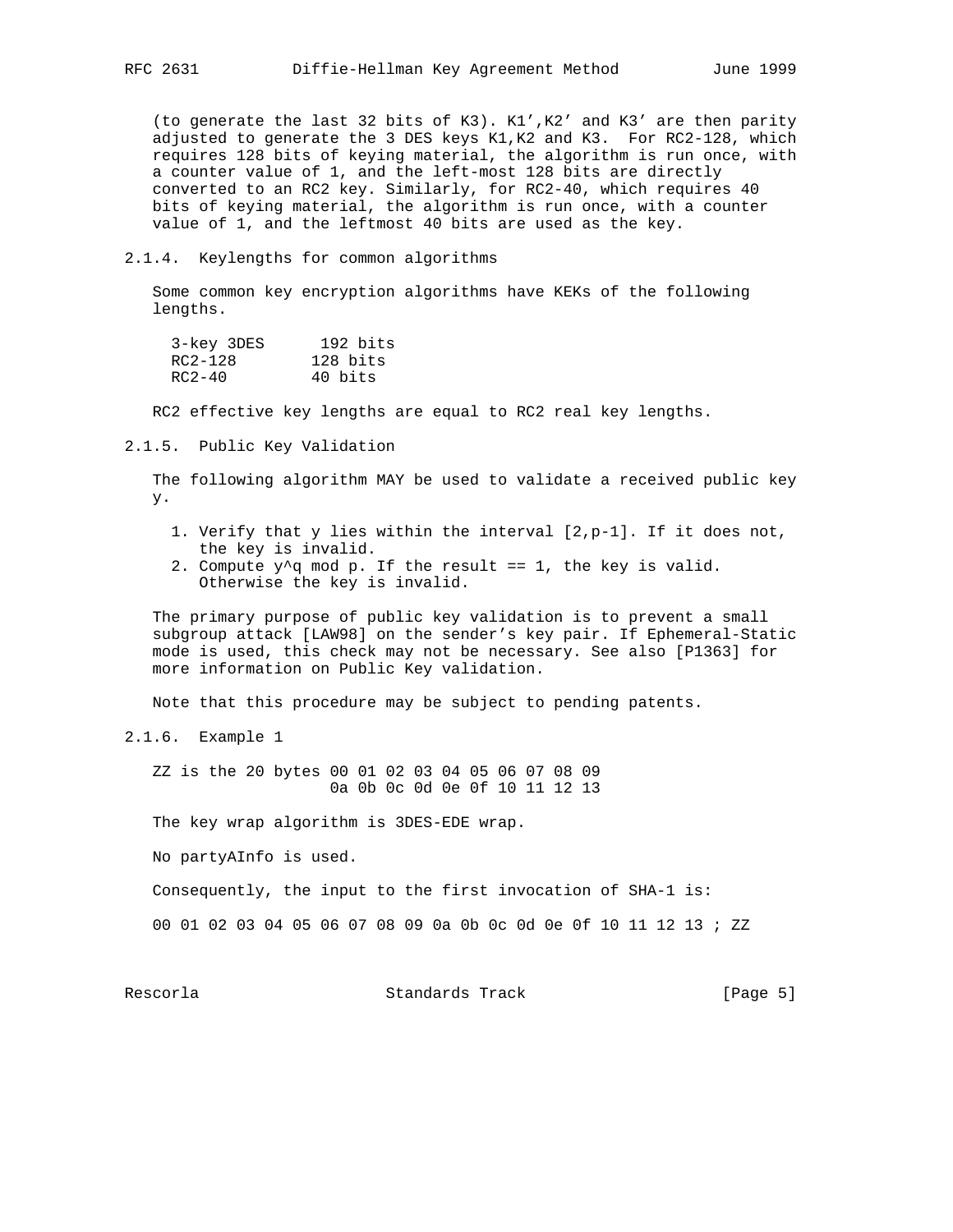30 1d 30 13 06 0b 2a 86 48 86 f7 0d 01 09 10 03 06 ; 3DES wrap OID 04 04 00 00 00 01 **; Counter** ; Counter ; Counter ; Counter ; Counter ; Counter ;  $\frac{1}{2}$ a2 06

 04 04 00 00 00 c0 **60 contract of the contract of the contract of the contract of the contract of the contract of the contract of the contract of the contract of the contract of the contract of the contract of the contract of th**  And the output is the 20 bytes: a0 96 61 39 23 76 f7 04 4d 90 52 a3 97 88 32 46 b6 7f 5f 1e The input to the second invocation of SHA-1 is: 00 01 02 03 04 05 06 07 08 09 0a 0b 0c 0d 0e 0f 10 11 12 13 ; ZZ 30 1d 30 13 06 0b 2a 86 48 86 f7 0d 01 09 10 03 06 ; 3DES wrap OID 04 04 00 00 00 02 ; Counter a2 06 04 04<br>00 00 00 c0 ; key length And the output is the 20 bytes: f6 3e b5 fb 5f 56 d9 b6 a8 34 03 91 c2 d3 45 34 93 2e 11 30 Consequently, K1'=a0 96 61 39 23 76 f7 04 K2'=4d 90 52 a3 97 88 32 46 K3'=b6 7f 5f 1e f6 3e b5 fb Note: These keys are not parity adjusted 2.1.7. Example 2 ZZ is the 20 bytes 00 01 02 03 04 05 06 07 08 09 0a 0b 0c 0d 0e 0f 10 11 12 13 The key wrap algorithm is RC2-128 key wrap, so we need 128 bits (16 bytes) of keying material.

The partyAInfo used is the 64 bytes

 01 23 45 67 89 ab cd ef fe dc ba 98 76 54 32 01 01 23 45 67 89 ab cd ef fe dc ba 98 76 54 32 01

Rescorla **Standards Track** (Page 6)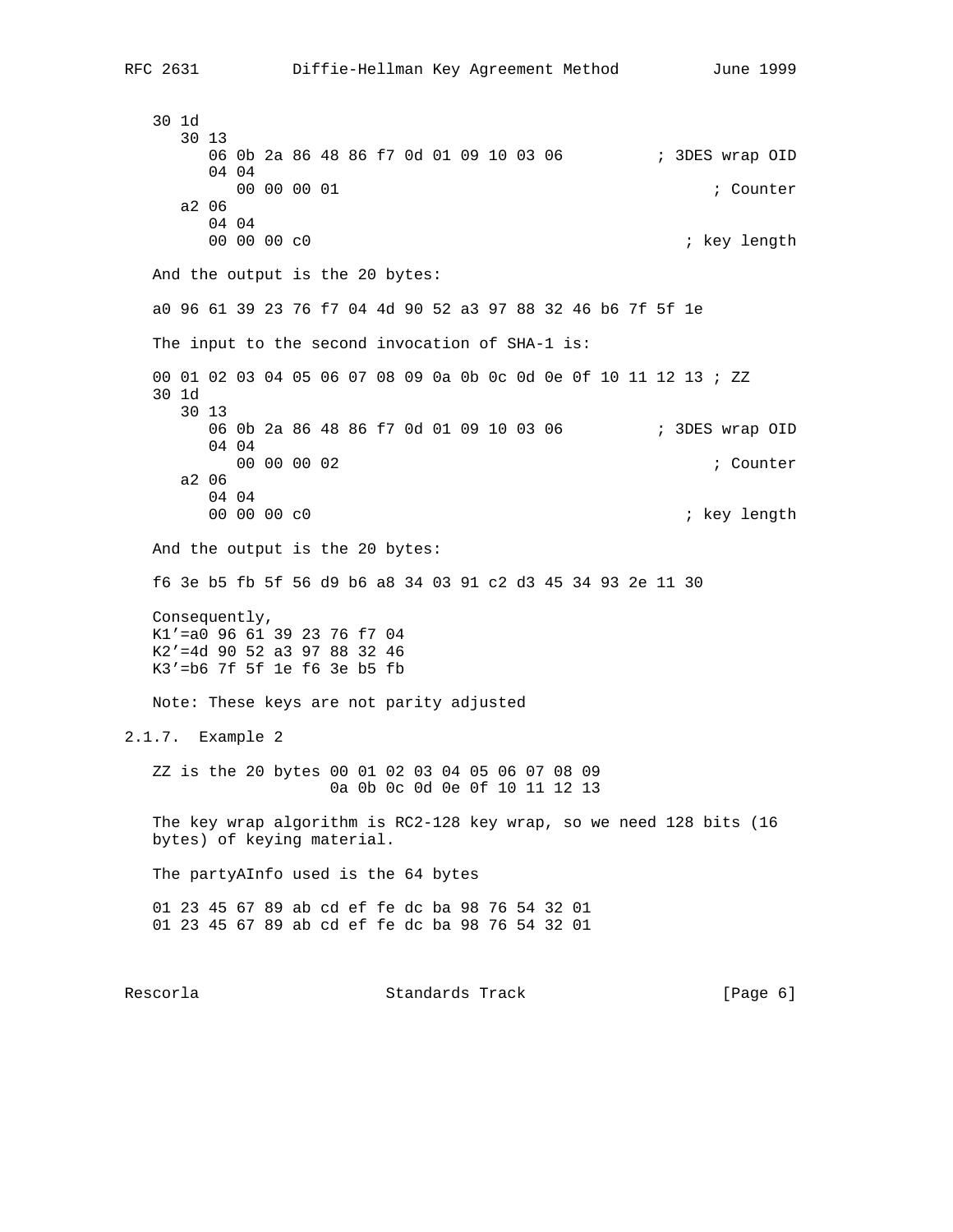01 23 45 67 89 ab cd ef fe dc ba 98 76 54 32 01 01 23 45 67 89 ab cd ef fe dc ba 98 76 54 32 01 Consequently, the input to SHA-1 is: 00 01 02 03 04 05 06 07 08 09 0a 0b 0c 0d 0e 0f 10 11 12 13 ; ZZ 30 61 30 13 06 0b 2a 86 48 86 f7 0d 01 09 10 03 07 ; RC2 wrap OID 04 04 00 00 00 01 **; Counter**  a0 42 04 40 01 23 45 67 89 ab cd ef fe dc ba 98 76 54 32 01 ; partyAInfo 01 23 45 67 89 ab cd ef fe dc ba 98 76 54 32 01 01 23 45 67 89 ab cd ef fe dc ba 98 76 54 32 01 01 23 45 67 89 ab cd ef fe dc ba 98 76 54 32 01 a2 06 04 04 00 00 00 80 ; key length And the output is the 20 bytes: 48 95 0c 46 e0 53 00 75 40 3c ce 72 88 96 04 e0 3e 7b 5d e9 Consequently, K=48 95 0c 46 e0 53 00 75 40 3c ce 72 88 96 04 e0 2.2. Key and Parameter Requirements  $X9.42$  requires that the group parameters be of the form  $p=jq + 1$ 

 where q is a large prime of length m and j>=2. An algorithm for generating primes of this form (derived from the algorithms in FIPS PUB 186-1[FIPS-186] and [X942]can be found in appendix A.

 $X9.42$  requires that the private key x be in the interval [2, (q - 2)]. x should be randomly generated in this interval. y is then computed by calculating  $g^x x$  mod p. To comply with this memo, m MUST be >=160 bits in length, (consequently, q MUST be at least 160 bits long). When symmetric ciphers stronger than DES are to be used, a larger m may be advisable. p must be a minimum of 512 bits long.

2.2.1. Group Parameter Generation

 Agents SHOULD generate domain parameters (g,p,q) using the following algorithm, derived from [FIPS-186] and [X942]. When this algorithm is used, the correctness of the generation procedure can be verified by a third party by the algorithm of 2.2.2.

Rescorla Standards Track [Page 7]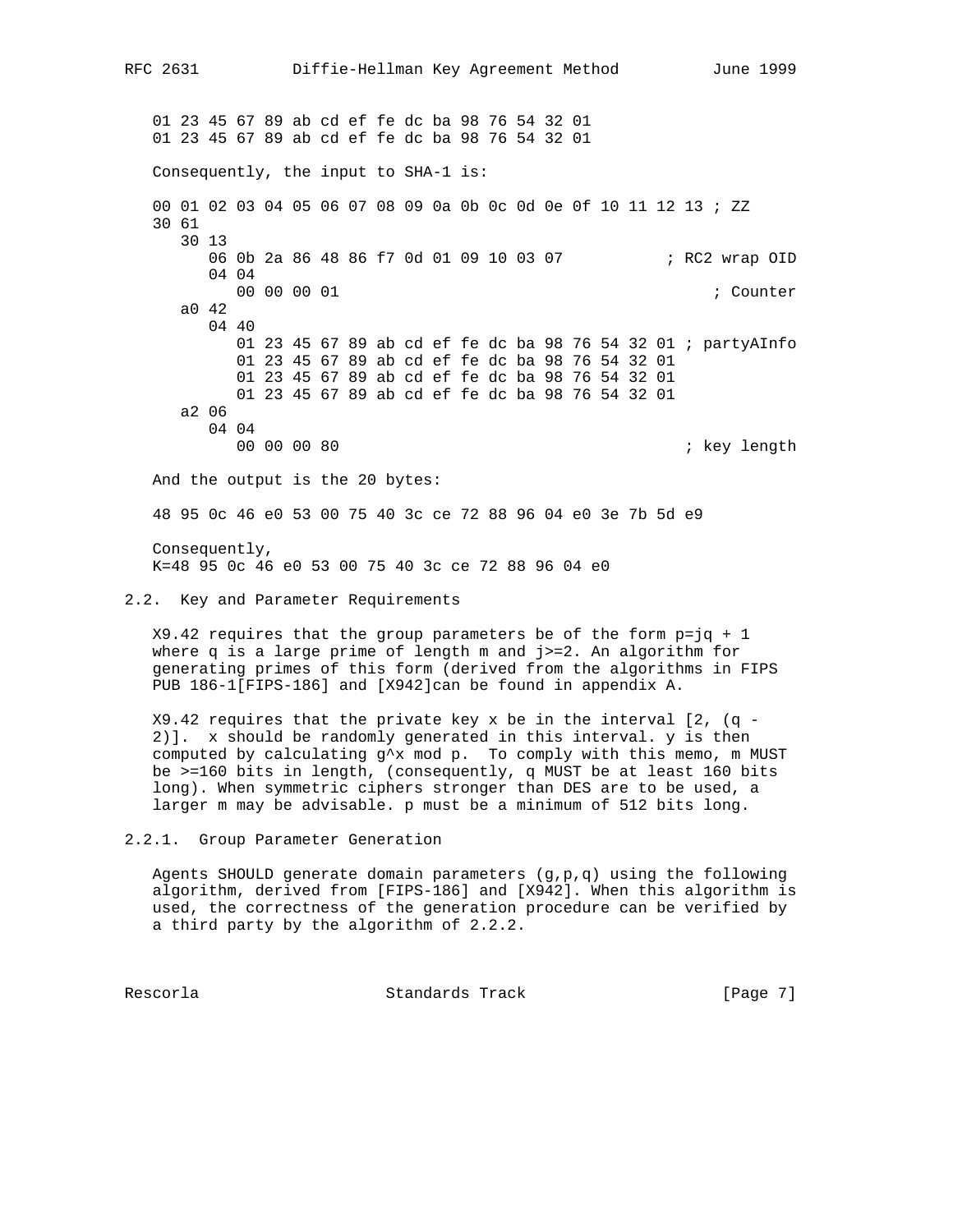### RFC 2631 Diffie-Hellman Key Agreement Method June 1999

2.2.1.1. Generation of p, q This algorithm generates a p, q pair where q is of length m and p is of length L. 1. Set m' = m/160 where / represents integer division with rounding upwards. I.e. 200/160 = 2. 2. Set L'= L/160 3. Set N'= L/1024 4. Select an arbitrary bit string SEED such that the length of SEED >= m 5. Set  $U = 0$ 6. For  $i = 0$  to  $m' - 1$  $U = U + (SHAI[SEED + i] XOR SHA[ (SEED + m' + i)) * 2^(160 * i)$  Note that for m=160, this reduces to the algorithm of [FIPS-186]  $U = SHAI[SEED]$  XOR SHA1 $[(SEED+1)$  mod  $2^160]$ . 5. Form q from U by computing U mod (2^m) and setting the most significant bit (the  $2^{*(m-1)}$  bit) and the least significant bit to 1. In terms of boolean operations,  $q = U$  OR  $2^{\wedge}(m-1)$  OR 1. Note that  $2^{(m-1)} < q < 2^{m}$  6. Use a robust primality algorithm to test whether q is prime. 7. If q is not prime then go to 4. 8. Let counter = 0 9. Set  $R = seed + 2*m' + (L' * counter)$ 10. Set  $V = 0$ 12. For  $i = 0$  to  $L'-1$  do  $V = V + SHAI(R + i) * 2^(160 * i)$  13. Set W = V mod 2^L 14. Set  $X = W$  OR  $2^*(L-1)$ 

Rescorla **Standards Track** [Page 8]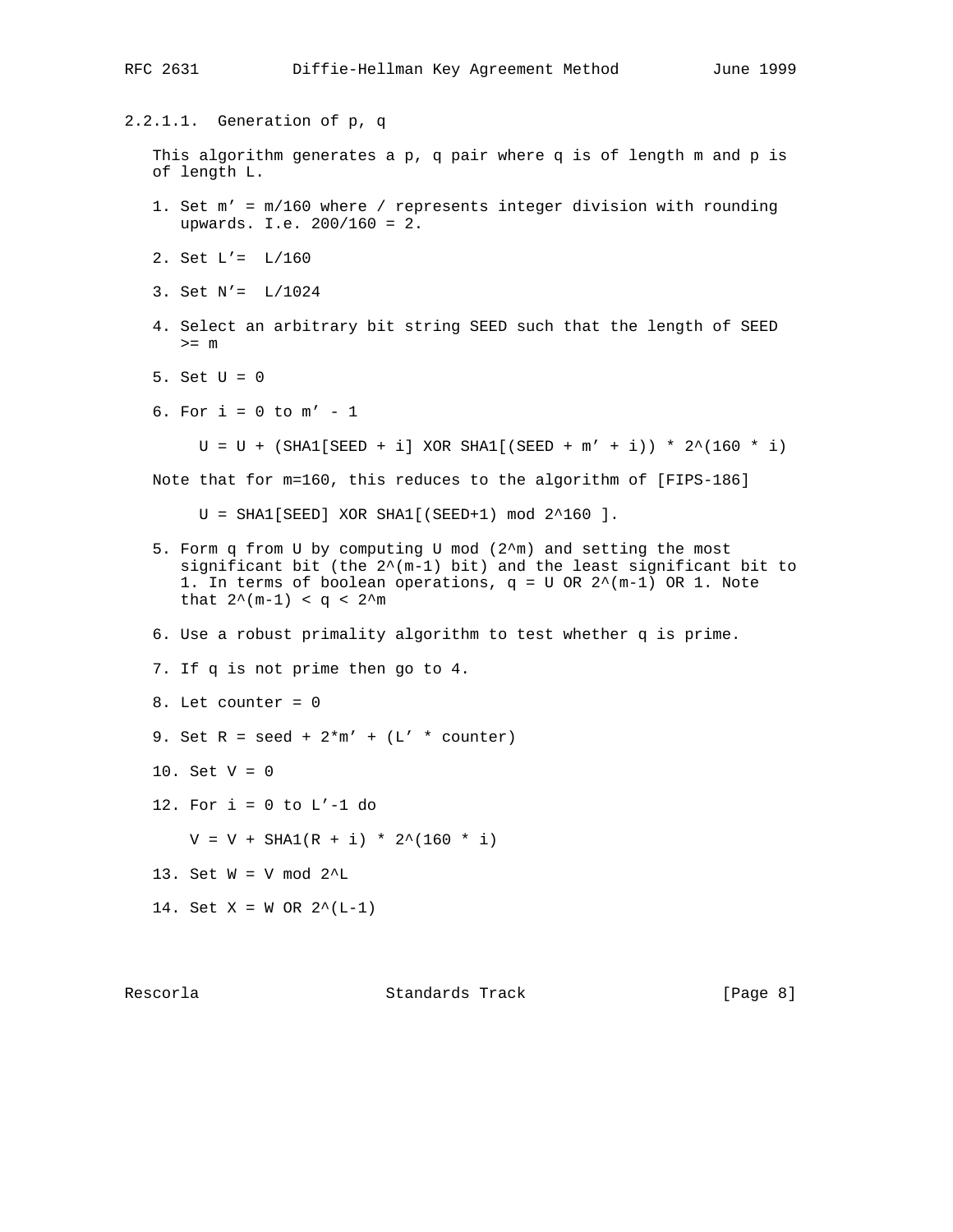Note that  $0 \leq W \leq 2^{(L-1)}$  and hence  $X \geq 2^{(L-1)}$ 

15. Set  $p = X - (X \mod (2 \cdot q)) + 1$ 

- 6. If  $p > 2^{(L-1)}$  use a robust primality test to test whether p is prime. Else go to 18.
- 17. If p is prime output p, q, seed, counter and stop.

18. Set counter = counter + 1

19. If counter < (4096 \* N) then go to 8.

20. Output "failure"

 Note: A robust primality test is one where the probability of a non prime number passing the test is at most 2^-80. [FIPS-186] provides a suitable algorithm, as does [X942].

2.2.1.2. Generation of g

 This section gives an algorithm (derived from [FIPS-186]) for generating g.

- 1. Let  $j = (p 1)/q$ .
- 2. Set h = any integer, where  $1 < h < p 1$  and h differs from any value previously tried.
- 3. Set  $g = h^{\wedge} j \mod p$
- 4. If  $g = 1$  go to step 2

2.2.2. Group Parameter Validation

 The ASN.1 for DH keys in [PKIX] includes elements j and validation- Parms which MAY be used by recipients of a key to verify that the group parameters were correctly generated. Two checks are possible:

- 1. Verify that p=qj + 1. This demonstrates that the parameters meet the X9.42 parameter criteria.
- 2. Verify that when the p,q generation procedure of [FIPS-186] Appendix 2 is followed with seed 'seed', that p is found when 'counter' = pgenCounter.

 This demonstrates that the parameters were randomly chosen and do not have a special form.

Rescorla Standards Track [Page 9]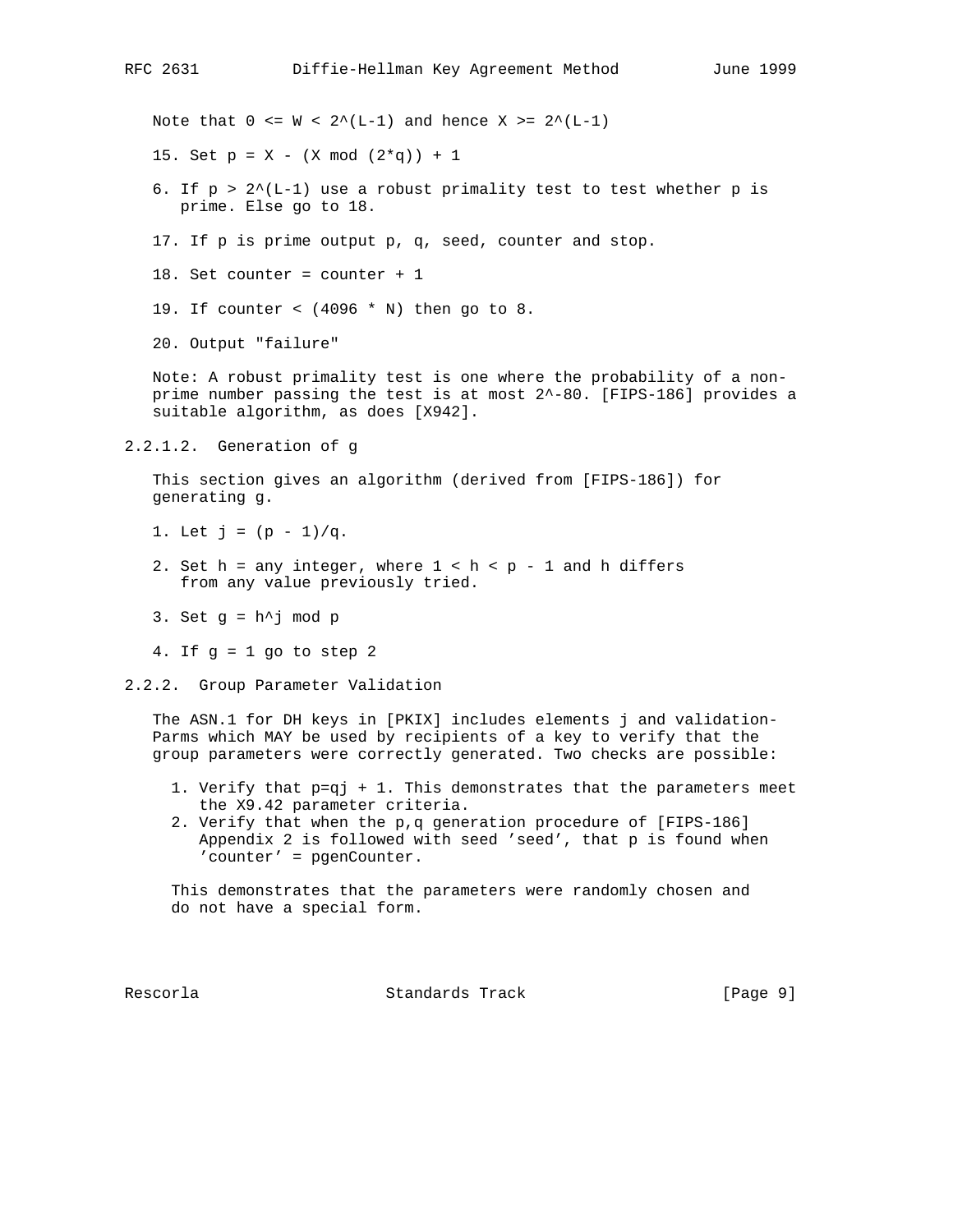Whether agents provide validation information in their certificates is a local matter between the agents and their CA.

### 2.3. Ephemeral-Static Mode

 In Ephemeral-Static mode, the recipient has a static (and certified) key pair, but the sender generates a new key pair for each message and sends it using the originatorKey production. If the sender's key is freshly generated for each message, the shared secret ZZ will be similarly different for each message and partyAInfo MAY be omitted, since it serves merely to decouple multiple KEKs generated by the same set of pairwise keys. If, however, the same ephemeral sender key is used for multiple messages (e.g. it is cached as a performance optimization) then a separate partyAInfo MUST be used for each message. All implementations of this standard MUST implement Ephemeral-Static mode.

 In order to resist small subgroup attacks, the recipient SHOULD perform the check described in 2.1.5. If an opponent cannot determine success or failure of a decryption operation by the recipient, the recipient MAY choose to omit this check. See also [LL97] for a method of generating keys which are not subject to small subgroup attack.

### 2.4. Static-Static Mode

 In Static-Static mode, both the sender and the recipient have a static (and certified) key pair. Since the sender's and recipient's keys are therefore the same for each message, ZZ will be the same for each message. Thus, partyAInfo MUST be used (and different for each message) in order to ensure that different messages use different KEKs. Implementations MAY implement Static-Static mode.

 In order to prevent small subgroup attacks, both originator and recipient SHOULD either perform the validation step described in Section 2.1.5 or verify that the CA has properly verified the validity of the key. See also [LL97] for a method of generating keys which are not subject to small subgroup attack.

#### Acknowledgements

 The Key Agreement method described in this document is based on work done by the ANSI X9F1 working group. The author wishes to extend his thanks for their assistance.

 The author also wishes to thank Stephen Henson, Paul Hoffman, Russ Housley, Burt Kaliski, Brian Korver, John Linn, Jim Schaad, Mark Schertler, Peter Yee, and Robert Zuccherato for their expert advice and review.

Rescorla Standards Track [Page 10]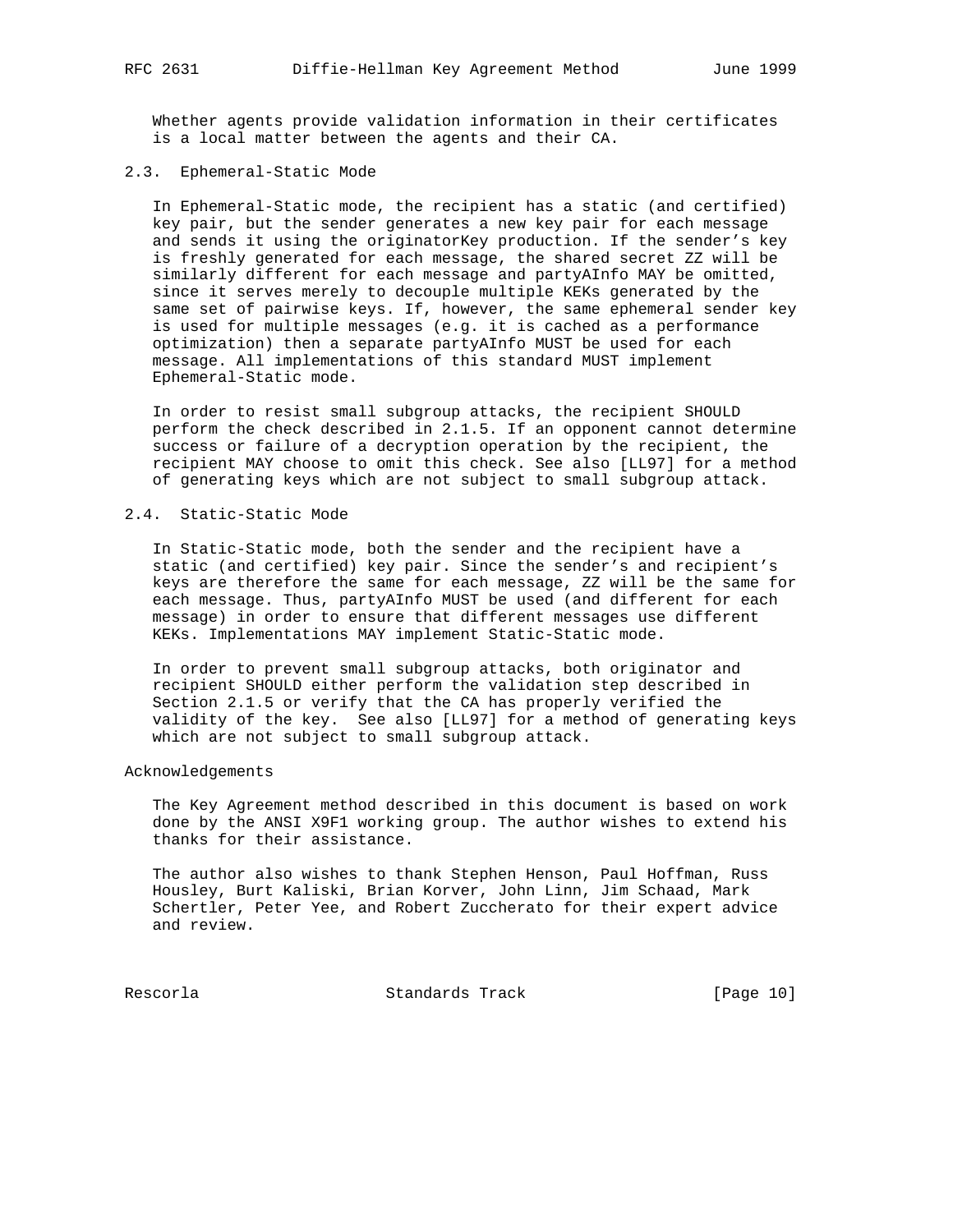References

- [CMS] Housley, R., "Cryptographic Message Syntax", RFC 2630, June 1999.
- [FIPS-46-1] Federal Information Processing Standards Publication (FIPS PUB) 46-1, Data Encryption Standard, Reaffirmed 1988 January 22 (supersedes FIPS PUB 46, 1977 January 15).
- [FIPS-81] Federal Information Processing Standards Publication (FIPS PUB) 81, DES Modes of Operation, 1980 December 2.
- [FIPS-180] Federal Information Processing Standards Publication (FIPS PUB) 180-1, "Secure Hash Standard", 1995 April 17.
- [FIPS-186] Federal Information Processing Standards Publication (FIPS PUB) 186, "Digital Signature Standard", 1994 May 19.
- [P1363] "Standard Specifications for Public Key Cryptography", IEEE P1363 working group draft, 1998, Annex D.
- [PKIX] Housley, R., Ford, W., Polk, W. and D. Solo, "Internet X.509 Public Key Infrastructure Certificate and CRL Profile", RFC 2459, January 1999.
- [LAW98] L. Law, A. Menezes, M. Qu, J. Solinas and S. Vanstone, "An efficient protocol for authenticated key agreement", Technical report CORR 98-05, University of Waterloo, 1998.
- [LL97] C.H. Lim and P.J. Lee, "A key recovery attack on discrete log-based schemes using a prime order subgroup", B.S. Kaliski, Jr., editor, Advances in Cryptology - Crypto '97, Lecture Notes in Computer Science, vol. 1295, 1997, Springer-Verlag, pp. 249-263.
- [RFC2119] Bradner, S., "Key words for use in RFCs to Indicate Requirement Levels", BCP 14, RFC 2119, March 1997.
- [X942] "Agreement Of Symmetric Keys Using Diffie-Hellman and MQV Algorithms", ANSI draft, 1998.

Rescorla Standards Track [Page 11]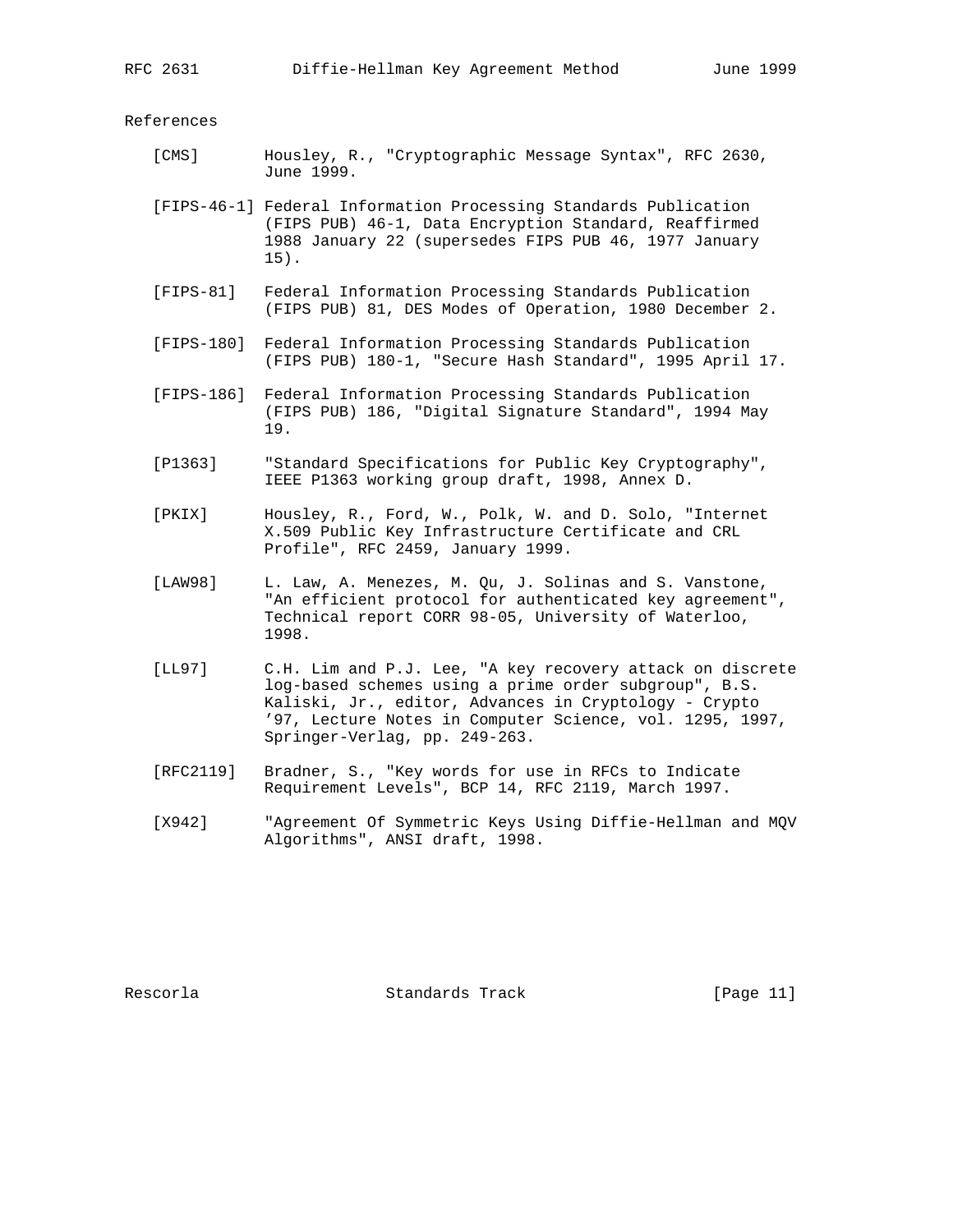#### Security Considerations

 All the security in this system is provided by the secrecy of the private keying material. If either sender or recipient private keys are disclosed, all messages sent or received using that key are compromised. Similarly, loss of the private key results in an inability to read messages sent using that key.

 Static Diffie-Hellman keys are vulnerable to a small subgroup attack [LAW98]. In practice, this issue arises for both sides in Static- Static mode and for the receiver during Ephemeral-Static mode. Sections 2.3 and 2.4 describe appropriate practices to protect against this attack. Alternatively, it is possible to generate keys in such a fashion that they are resistant to this attack. See [LL97]

 The security level provided by these methods depends on several factors. It depends on the length of the symmetric key (typically, a  $2^1$  security level if the length is l bits); the size of the prime q (a  $2^{\wedge}$ [m/2] security level); and the size of the prime p (where the security level grows as a subexponential function of the size in bits). A good design principle is to have a balanced system, where all three security levels are approximately the same. If many keys are derived from a given pair of primes p and q, it may be prudent to have higher levels for the primes. In any case, the overall security is limited by the lowest of the three levels.

Author's Address

 Eric Rescorla RTFM Inc. 30 Newell Road, #16 East Palo Alto, CA 94303

EMail: ekr@rtfm.com

Rescorla Standards Track [Page 12]